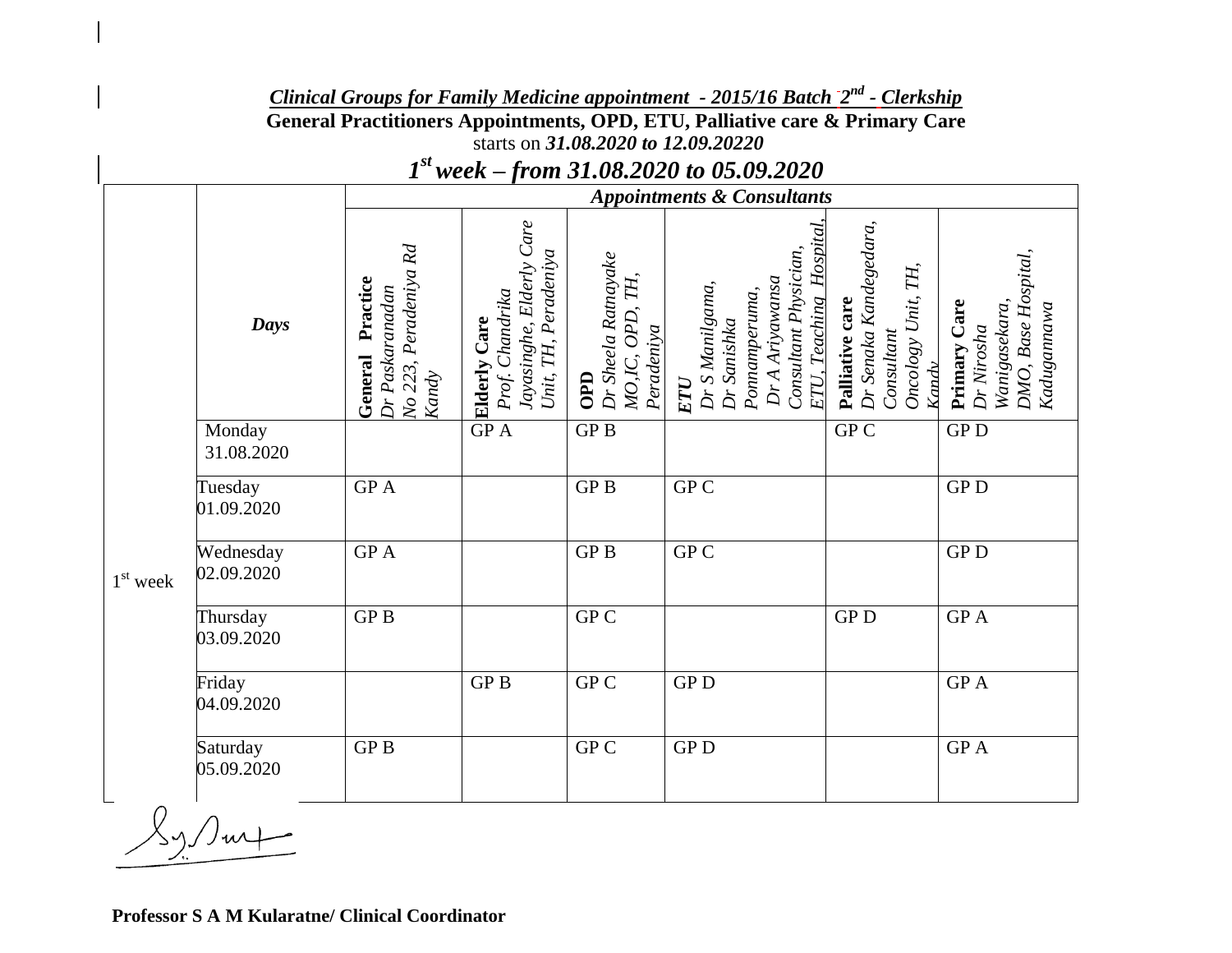## *2 nd week from 07.09.2020 to 12.09.2020*

|            |                         | <b>Appointments &amp; Consultants</b>                                       |                                                                                          |                                                                          |                                                                                                                                |                                                                                        |                                                                                   |
|------------|-------------------------|-----------------------------------------------------------------------------|------------------------------------------------------------------------------------------|--------------------------------------------------------------------------|--------------------------------------------------------------------------------------------------------------------------------|----------------------------------------------------------------------------------------|-----------------------------------------------------------------------------------|
|            | Days                    | Peradeniya Rd<br>Practice<br>Dr Paskaranadan<br>General<br>No 223,<br>Kandy | Elderly<br>Prof. Chandrika<br>TН<br><b>Elderly Care</b><br>Jayasinghe,<br>$C$ are $Unit$ | Dr Sheela Ratnayake,<br>TH,<br>OPD,<br>Pendeniva<br>MO,IC,<br><b>OPD</b> | Hospita<br>Consultant Physician,<br>Dr A Ariyawansa<br>Dr S Manilgama,<br>Ponnamperuma,<br>ETU, Teaching<br>Dr Sanishka<br>ETU | Dr Senaka Kandegedara,<br>Oncology Unit, TH,<br>Palliative care<br>Consultant<br>Kandy | DMO, Base Hospital,<br>Primary Care<br>Wanigasekara,<br>Kadugannawa<br>Dr Nirosha |
| $2nd$ week | Monday<br>07.09.2020    | <b>GPC</b>                                                                  |                                                                                          | ${\rm GP}\, {\rm D}$                                                     | GP A                                                                                                                           |                                                                                        | GP <sub>B</sub>                                                                   |
|            | Tuesday<br>08.09.2020   |                                                                             | <b>GPC</b>                                                                               | <b>GPD</b>                                                               |                                                                                                                                | <b>GPA</b>                                                                             | GP <sub>B</sub>                                                                   |
|            | Wednesday<br>09.09.2020 | GP C                                                                        |                                                                                          | <b>GPD</b>                                                               | <b>GPA</b>                                                                                                                     |                                                                                        | <b>GPB</b>                                                                        |
|            | Thursday<br>10.09.2020  | ${\rm GP}\, {\rm D}$                                                        |                                                                                          | GP A                                                                     |                                                                                                                                | GP <sub>B</sub>                                                                        | GP C                                                                              |
|            | Friday<br>11.09.2020    |                                                                             | <b>GPD</b>                                                                               | <b>GPA</b>                                                               | <b>GPB</b>                                                                                                                     |                                                                                        | GP C                                                                              |
|            | Saturday<br>12.09.2020  | <b>GPD</b>                                                                  |                                                                                          | <b>GPA</b>                                                               | GP <sub>B</sub>                                                                                                                |                                                                                        | GP C                                                                              |

 $\langle \gamma \rangle / m +$ 

**Professor S A M Kularatne** *Clinical Co-ordinator*